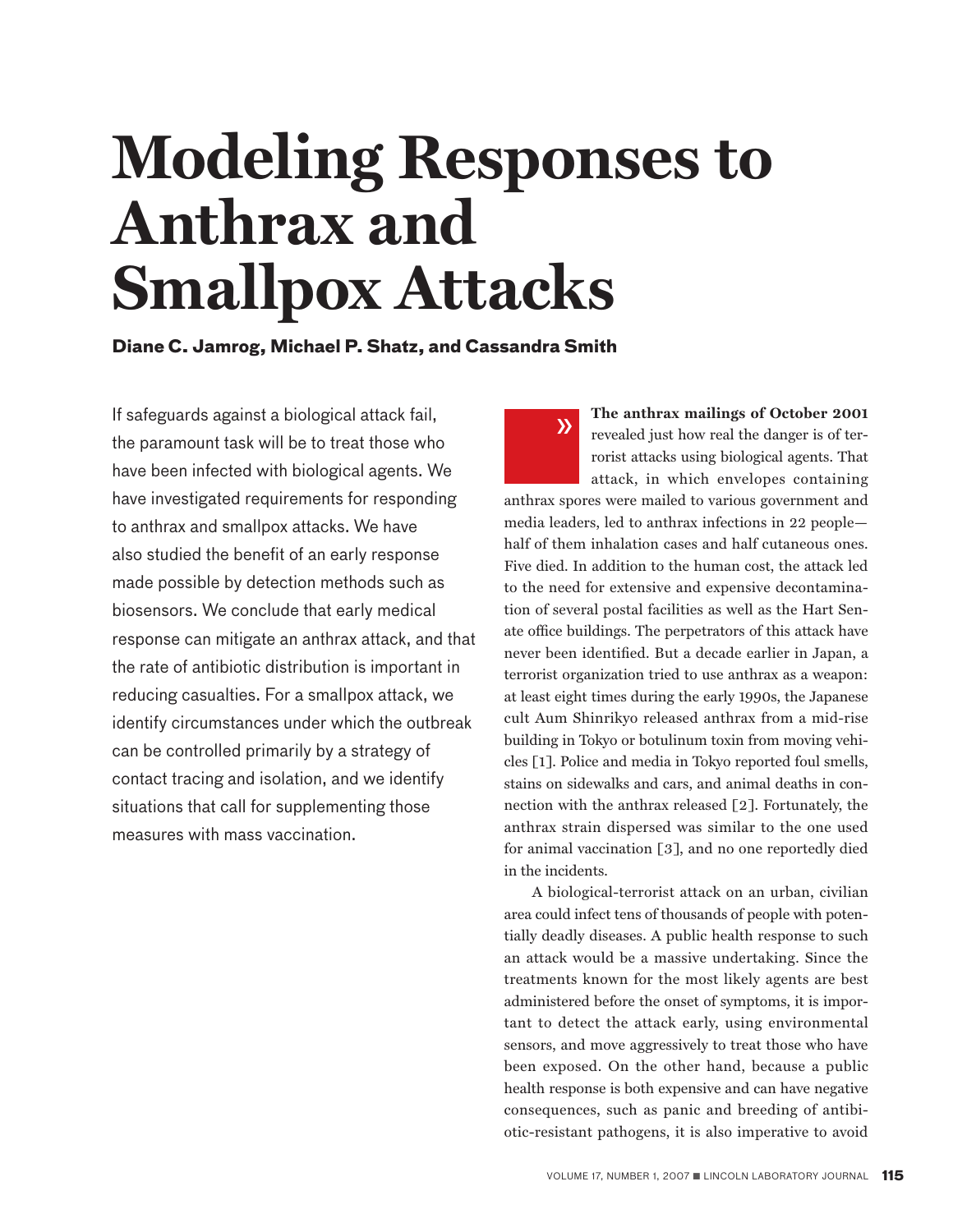acting on false alarms from environmental sensors. This article addresses requirements and architectures for responding to attacks with two potential bioterror agents: anthrax (which is not contagious) and smallpox (which is contagious).

Anthrax is caused by the bacterium *Bacillus anthracis.* This organism is found in nature and can be easily cultured. Because it can form hardy spores that are environmentally persistent, anthrax can remain stable in the soil for decades. This stability makes anthrax a relatively easy agent for terrorists to acquire and prepare. The most severe symptoms result from a toxin that the bacteria secrete. To prevent this toxin from accumulating, antibiotic treatment to kill the bacteria must begin within a few days of exposure. The inhaled form of the disease is highly lethal; historical fatality rates approach 90% [4]. In the most recent large-scale exposure—an accidental release of spores from a military weapons facility in Sverdlovsk, Russia (now called Yekaterinburg)—the fatality rate may have been close to 40% of those reported to have symptoms, despite treatment [5].

Smallpox is caused by the variola virus, which was eradicated from nature by the World Health Organization global eradication campaign. The last natural case occurred in Somalia in 1977 [6]. The only sanctioned samples of the virus now in existence are kept frozen at the Centers for Disease Control (CDC) in Atlanta and at the Vector Institute in Novosibirsk, Russia. Once smallpox was wiped out, all variola samples were reportedly either voluntarily destroyed or else sent to one of the two sanctioned repositories. However, the security of the Vector samples after the collapse of the Soviet Union has been a cause for concern, as is the possibility that stocks have been kept clandestinely in other parts of the world. In addition, because the virus's genome has been published, some researchers are concerned that variola could be synthesized by using techniques of genetic engineering [7]. Smallpox is a highly lethal disease, generally killing one third to one half of those who are infected. In certain cases, death rates were far higher; historians estimate that smallpox introduced by Spanish conquistadors killed as many as three quarters of the inhabitants of the Incan empire, who had no history of exposure or resulting immunity, shortly before the arrival of Pizarro's expedition in the early 1500s [8].

**116** LINCOLN LABORATORY JOURNAL VOLUME 17, NUMBER 1, 2007

Vaccination was long used to provide immunity but was discontinued in the United States in 1972 because the risk of complications, including death, outweighed the risk of contracting the disease naturally. The same vaccine that provides immunity can also be an effective treatment if administered within the first few days after exposure. A public health response to a smallpox attack would therefore include a combination of measures: vaccination of persons who were exposed (if the attack is identified soon enough), isolation of contagious persons, vaccination and quarantine of those whom the infected people have been in contact with, and mass vaccinations of the public at large. Depending on the nature of the attack, it might also be wise to close transportation networks to slow or halt the spread of the disease.

In response to the threat of bioterrorism, the U.S. government has created a strategic national stockpile (SNS) of pharmaceuticals and medical supplies. The SNS is configured in units known as push packages, which are strategically located in undisclosed warehouses throughout the United States so that they can be delivered anywhere in the country within 12 hours of the decision to deploy the assets [9]. The stockpile includes enough 60 day regimens of antibiotics to treat approximately 41.5 million people for inhalation anthrax [10] and enough doses of smallpox vaccine for every American. In addition, the CDC and Department of Health and Human Services have developed guidance documents and an education program to aid state and local health authorities on developing their plans for distributing the necessary antibiotics or vaccine.

To investigate response architectures and requirements for responding to anthrax and smallpox attacks, we have constructed an outbreak-and-response model for each disease. These models enable us to predict how the outbreaks will evolve and to quantify the effectiveness of public health responses. We model the disease progression by using a Markov chain model, in which the probability of when an individual will move to the next disease state is defined by a probability function determined by observed case data. When modeling the responses to an anthrax attack, we impose the logistical constraints of limited antibiotic distribution rates and treatment capacity; for responses to a smallpox attack, we impose limits on the rates of contact tracing and mass vaccination.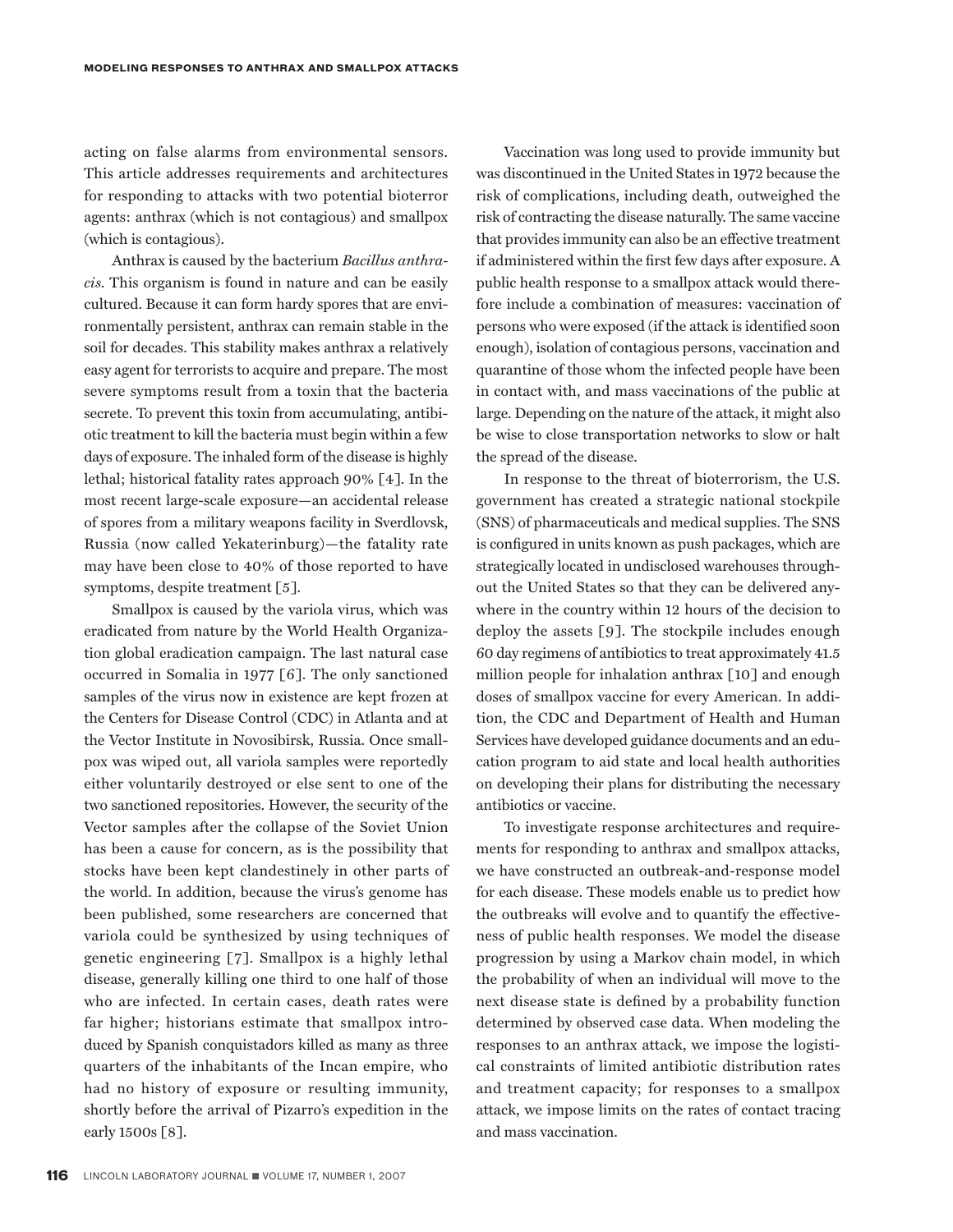

**FIGURE 1.** In the anthrax outbreak and response model shown schematically here, black arrows indicate the transition is between stages of inhalational anthrax. Blue dashed arrows represent transitions that are constrained by antibiotic distribution rate; orange dashed arrows represent transitions constrained by capacity limits in intensive care units.

#### **Modeling Anthrax**

The initial stage of inhalation anthrax is the incubation period, during which the individual exhibits no external signs of infection. After incubation comes the onset of flulike symptoms, including low-grade fever, cough, chills, and chest pains. These premonitory symptoms, known as the prodrome, last anywhere from one to five days [11]. The final, fulminant stage of inhalation anthrax is marked by sudden onset of high fever, sweating, and shortness of breath [12].

Figure 1 shows our inhalational anthrax outbreakand-response model, highlighting the transitions between the disease stages and the transitions that simulate a public health response. An individual may take many possible paths in the model. Without treatment, a person who inhales a lethal dose of spores in the attack will travel along the path from incubation to prodrome to fulminant illness and finally death. The probability of when an individual with anthrax leaves one disease stage and moves to the next is formalized by a cumulative distribution function (CDF). These CDFs, shown in Figure 2, define the distributions of the durations of the simulated incubation, prodromal, and fulminant periods.

The primary response to an aerosol anthrax attack will be mass distribution of oral antibiotics—preferably

before people develop symptoms, as the efficacy of antibiotics decreases as time elapses. We assume that taking antibiotics early during the incubation period will prevent the onset of illness 97.5% of the time, corresponding to nearly complete compliance with taking the antibiotic regimen [13], and that antibiotics taken during the prodrome will be 60% effective at bringing about recovery [14]. Once a patient is fulminant, intensive care is required to prevent death.

Our model assumes that anyone who is not suffering from fulminant illness will be in the queue to receive the antibiotics being distributed. Infected individuals waiting for antibiotics who have inhaled a lethal dose during the attack, of course, will become fulminant if they do not receive antibiotics. We assume that infected and noninfected persons are uniformly distributed in the queue and that distribution will continue until everyone who has not succumbed to fulminant illness is given antibiotics. The presence in the queue of anyone not in danger of dying decreases the efficiency of antibiotic distribution to those who have inhaled a lethal dose and thus desperately need the medication.

Upon reaching the final fulminant stage, an individual will seek intensive care and be admitted if room is available, as indicated in Figure 1 by the dashed orange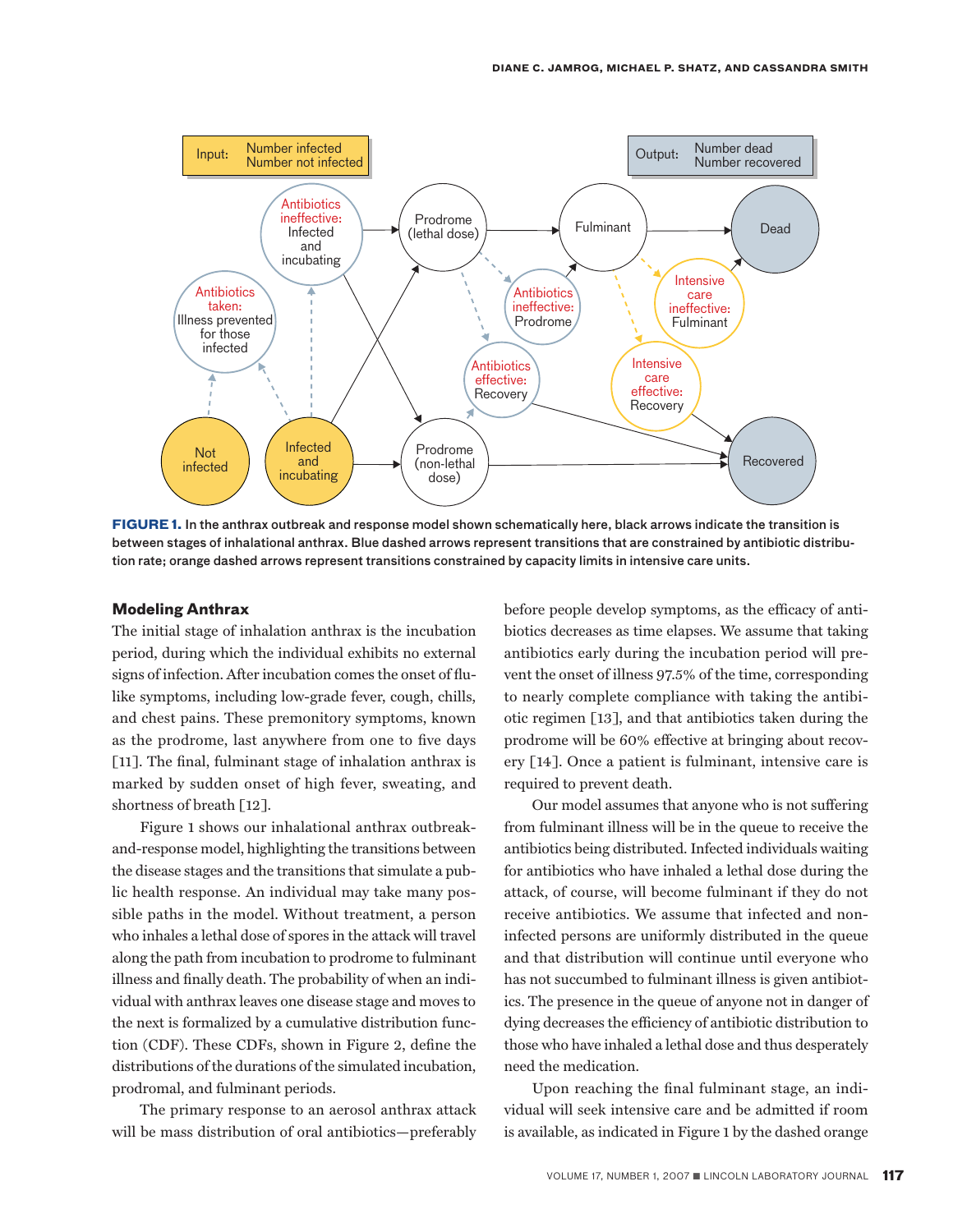

**FIGURE 2.** Cumulative distribution functions (CDFs) show how long people stay in the three stages of inhalational anthrax: incubation [16, 17], prodromal, and fulminant [11]. One incubation model is based on the incubation periods observed after the 2001 U.S. attacks and the other on those of the fatal cases after the 1979 Sverdlovsk release. These models represent uncertainty in the incubation period of inhalation anthrax, which is thought to be dose-dependent. The U.S. model is based on a narrow range of incubation periods (4 to 6 days); the Sverdlovsk model is based on a wider range of incubation periods (2 to 40 days).

arrows. We assume an intensive care capacity limit of 4100 persons, the number of ventilators currently in the SNS [15]. (There are plans to purchase an estimated 6000 additional ventilators in preparation for a pandemic influenza outbreak [18].) A shortage of ventilators does not drive the results, however, given that only 5% of those who receive intensive care at such a late stage in the disease's progression are assumed to recover. In 2001, four individuals who were afflicted with inhalation anthrax received antibiotics only after they became fulminant; all died [19].

#### **Anthrax Results**

The response begins with detection that an anthrax attack has occurred. Ideally, this information will come from an environmental sensor shortly after the release; if that fails, the alert may be raised with the first medical diagnosis. If the attack is detected environmentally, there will have to be some confirmation that a large-scale attack has taken place. Confirmation could come from sampling surfaces or HVAC filters in the neighborhood of the environmental sensor that recorded the positive sample before public health authorities launch a large-scale response. Similarly, public health authorities might wait for multiple confirmed anthrax cases before swinging into action. Once the decision has been made to mount a large-scale response, supplies of antibiotics must be brought to the affected city from the SNS, distribution centers must be set up, and the antibiotics must be distributed. Each of these steps takes time: an estimated 12 to 18 hours for the attack characterization, 12 hours to deliver the push package from the SNS, and perhaps one day to set up the distribution centers. (We expect these steps to be performed sequentially; doing them concurrently could, in principle, save time.) Current plans call for antibiotics to be distributed to the affected population in three days, and even faster goal rates have been suggested.

The starkest conclusion from the model, as summarized in Figure 3, is that time is of the essence. We examined the impact on fatalities due to a delay in treatment in the event of a large-scale anthrax attack—that is, one that would kill 50,000 people if a public health response was not mounted. As the plot shows, reducing the number of potential deaths by 90% requires public health officials to start distributing antibiotics within two to three days after the attack, and to complete distribution to the entire population within three days. That corresponds to a rate of 700,000 people per day out of a total population of 2.1 million (roughly the number of inhabitants within the beltway encircling Washington, D.C.). Achieving such a reduction in deaths would be difficult even if the attack were detected by environmental sensors, giving responders a head start. But that goal would be impossible if the first report of the attack came from medical diagnosis, which would not occur until some four to six days after the attack. The curves labeled "U.S. 2001" were obtained by assuming the distribution of incubation periods similar to that observed in the inhalation anthrax cases of 2001;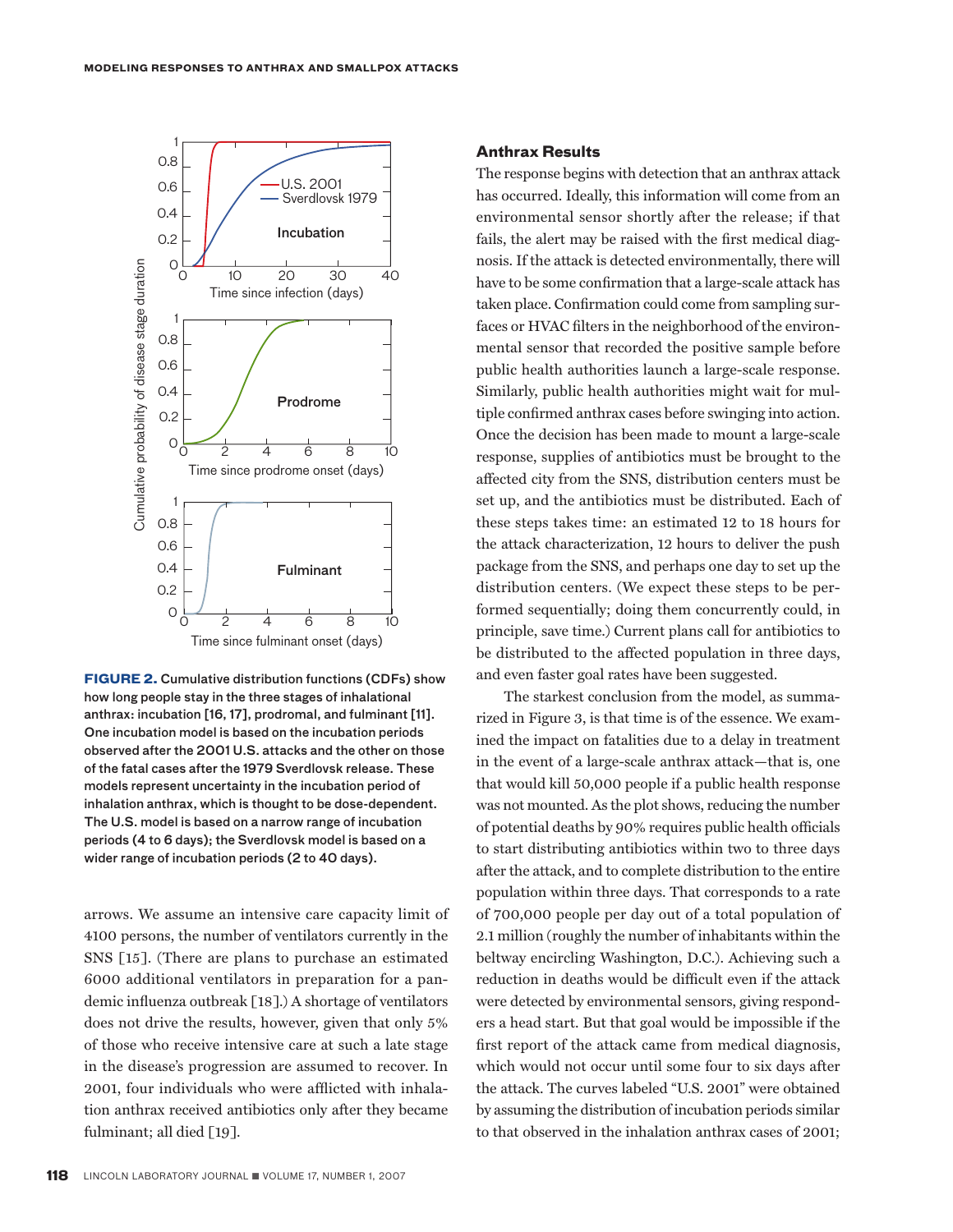

**FIGURE 3.** Delays before starting to distribute antibiotics following an anthrax attack will directly result in more deaths, according to models based on the U.S. attack in 2001 and the Sverdlovsk release in 1979. Shown here is the impact of delays if distribution is complete after three days (solid lines) and eight days (dashed lines).

those labeled "Sverdlovsk 1979" assume the distribution of incubation periods based on the fatal cases resulting from the accidental release in Sverdlovsk.

The three-day distribution plans are aggressive; many public health officials suspect distribution will take much longer to complete. The dashed curves in Figure 3 shows the effect on lethality if it takes eight days to distribute the antibiotics; clearly, the slower pace results in many deaths even if distribution begins immediately. Figure 4 shows the distribution rate required to achieve a 50% or 90% reduction in fatalities. This result enables policy makers to trade off investments that enable distribution to start sooner (prepositioning the antibiotics, for example) against those which might allow more rapid distribution (for example, training additional personnel to determine and distribute the needed antibiotic and dose).

It may prove difficult to distribute antibiotics as rapidly as desired; after all, the speed of delivery depends in part on the public's cooperation, which can be neither completely tested nor practiced in advance. One way to improve the situation may be to focus the efforts on those most likely to have been exposed. In principle, a map of the anthrax plume could help make this improvement. In practice, however, public health officials do not want to do this. In the first place, they are properly skeptical of the ability to map plumes accurately. In addition, they have concerns that separating the unexposed from the exposed may take more time than dispensing antibiotics; also, the public health culture is opposed to turning away



**FIGURE 4.** A delay before starting antibiotic distribution forces public health authorities to dispense medication more rapidly in order to reduce the death rate. These results here and in Figure 5 were produced by assuming the U.S. incubation period model.

individuals seeking treatment. Nor is it possible to know how well plume mapping will help focus treatment on those who need it. But the uncertainty can be bounded between treating everyone in the metropolitan area and treating only those who were exposed to potentially lethal doses (120,000 people in our model attack). Figure 5 compares these two bounds. The plot shows the high value in determining those who were exposed.

#### **Modeling Smallpox**

Because smallpox was once endemic, more information regarding its disease progression is available than there is for inhalation anthrax. Smallpox begins with an incubation period that usually lasts about twelve days, during which the individual exhibits no symptoms. As with inhalation anthrax, the incubation period is followed by a prodrome of flu-like symptoms. This prodrome, marked by onset of a high fever, typically lasts two to four days. Then a rash develops—first as small red spots on the back of the throat and then on the skin. The skin rash evolves into fluid-filled raised bumps, which eventually flatten and form scabs [20]. Smallpox is most contagious during the first seven to ten days of rash onset [21]. Figure 6 shows the CDFs defining the distribution of simulated incubation, prodromal, and contagious periods of smallpox. These CDFs define the probability of when a person will leave a given disease stage.

Our model assumes that the U.S. population is fully susceptible to smallpox infection. Routine vaccinations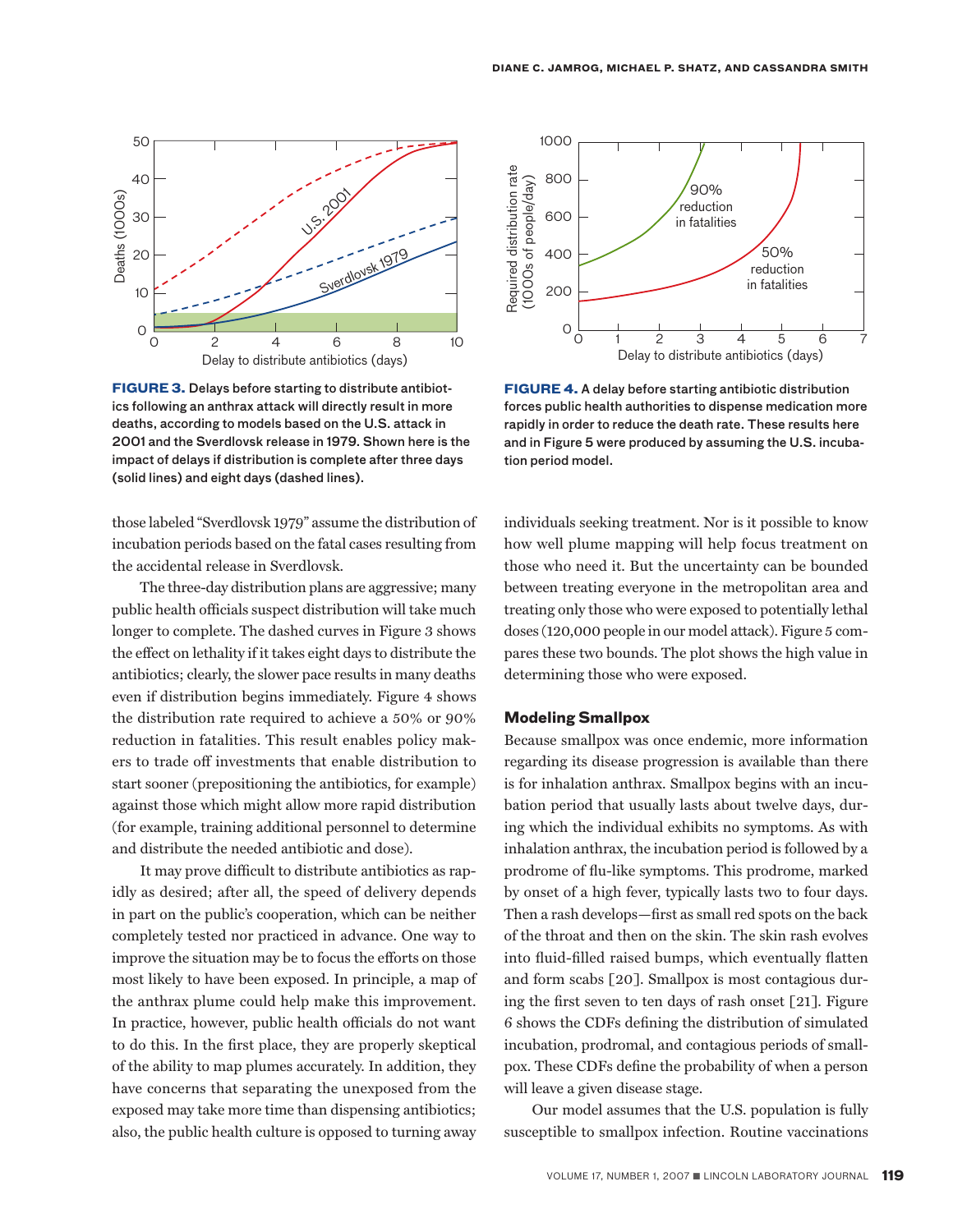

**FIGURE 5.** Fatalities are expressed as a function of delay to distribute antibiotics, assuming distribution to all 2.1 million people in a metropolitan area (solid line) and to only the 120,000 people estimated to be in the anthrax plume (dashed line) at a rate of 700,000 people per day.

ceased 35 years ago, and smallpox vaccinations received more than 20 years prior to infection have been observed to have little effect on the disease course [22]. However, even vaccination decades prior to infection does apparently lower the chances of dying from the disease. The smallpox fatality rate in Europe between 1950 and 1971 was only 11% for people who had been vaccinated more than 20 years prior to exposure; in contrast, 52% of unvaccinated individuals who contracted the disease died [23]. Using estimates of waning immunity [24] (based on the age-dependent fatality rates observed during this period in Europe) and assuming that 95% of children born before 1972 were vaccinated by their first birthday [25], we estimate an overall fatality rate of about 30% for the U.S. population in 2007 [26].

Although there is currently no antiviral treatment for smallpox, administering the smallpox vaccine within four to five days of exposure can prevent illness [27]. Given these post-exposure observations, we assume the vaccine is highly effective when administered within the first three days post-exposure (97.5% effective, the efficacy assumed for those not infected [28]). We further assume that the post-exposure efficacy begins to decrease linearly after three days, becoming completely ineffective by day seven.

Whether a disease has the potential to generate an epidemic depends on a parameter called the basic reproductive number, or  $R_0$ .  $R_0$  is defined as the expected average number of secondary infections that result from



**FIGURE 6.** CDFs for a simulated smallpox outbreak define the durations of the incubation [29], prodromal [30], and contagious periods leading either to recovery [31] or death [32]. Time to death is based on the most severe manifestation of smallpox.

a single contagious person in a fully susceptible population. If  $R_0$  is greater than one and no interventions are imposed to reduce the number of secondary cases, then the outbreak will become an epidemic. Historically, the basic reproductive number for smallpox has been between 3 and 10 [33, 34], which means that in the absence of a response it will spread quickly.

Using  $R_0$ , we define a contact rate ( $\beta$ ), which represents the number of contacts per day per person:

,

$$
\beta = \frac{R_0}{N\phi S_\mu}
$$

where  $\phi$  is the fraction of contacts that result in infection (one in five),  $S_{\mu}$  is the mean contagious period in days (taking fatality rate into consideration), and *N* is the pop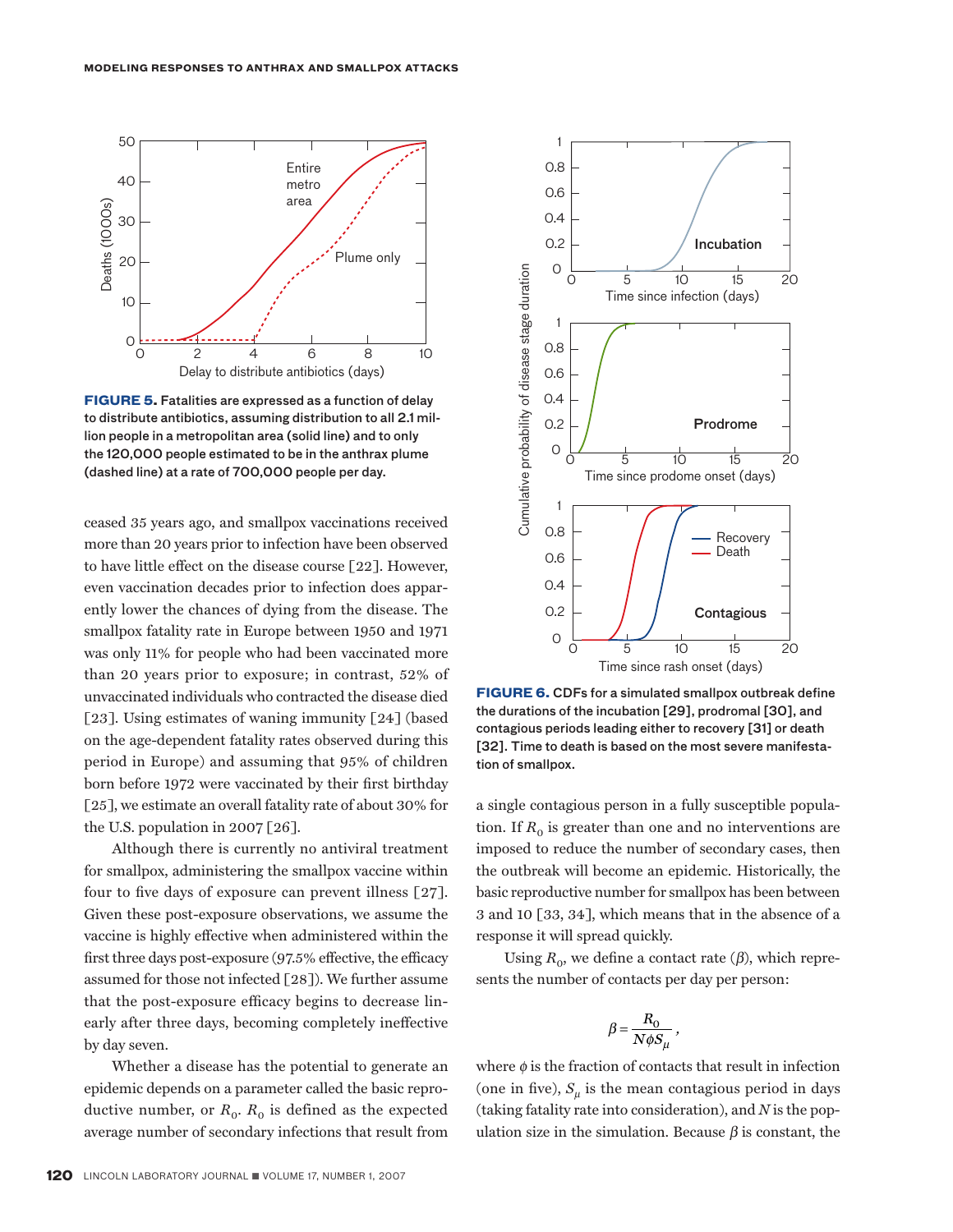likelihood of smallpox transmission during the contagious period is modeled as being uniform—an approximation to observed data [35]. Although public awareness of an outbreak may reduce the level of social interaction among the population, the amount of decrease pertinent to disease transmission is uncertain; therefore, we model the transmission as fixed. The model assumes homogenous mixing—that is, everyone is equally likely to become infected by a contagious individual. Thus the number of contacts during the time interval ∆*t* is b*UC*∆*t*, where *U* is the number of susceptible people (not yet infected) and *C* is the number of contagious people.

One strategy for responding to a smallpox outbreak is contact tracing, which entails interviewing smallpox cases to create a list of people they have had contact with who might be infected and then rapidly getting in touch with as many of them as possible. The goal: vaccinate these contacts early during the incubation period,

when vaccination is most likely to prevent smallpox. The model assumes that those infected are uniformly distributed throughout the list of contacts. Figure 7 shows the model states and transitions related to disease progression and contact tracing, if we assume tracing leads to quarantine and vaccination. We verified the model by comparing its predictions to an actual historical outbreak (see the sidebar "Real-World Validation of Smallpox Model" on page 125).

#### **Smallpox Response Options**

A smallpox outbreak would call for some combination of three types of response: contact tracing, isolation of contagious cases, and mass vaccination. The current plan, based on CDC guidelines, is to use contact tracing along with isolation [36]. Mass vaccination would be a last resort, used only if one of the following conditions hold: the number of cases or locations is too large for effective



**FIGURE 7.** This schematic of the smallpox model shows the states and transitions related to disease progression and outbreak response, assuming that contact tracing leads to quarantine and vaccination. The black, green, and purple arrows indicate transitions due to disease progression, homogenous mixing, and isolation of contagious cases, respectively. The orange dashed arrows indicate contact tracing that is constrained by a tracing rate. Those states in the blue box represent demand for mass vaccination, if a mass vaccination campaign is occurring.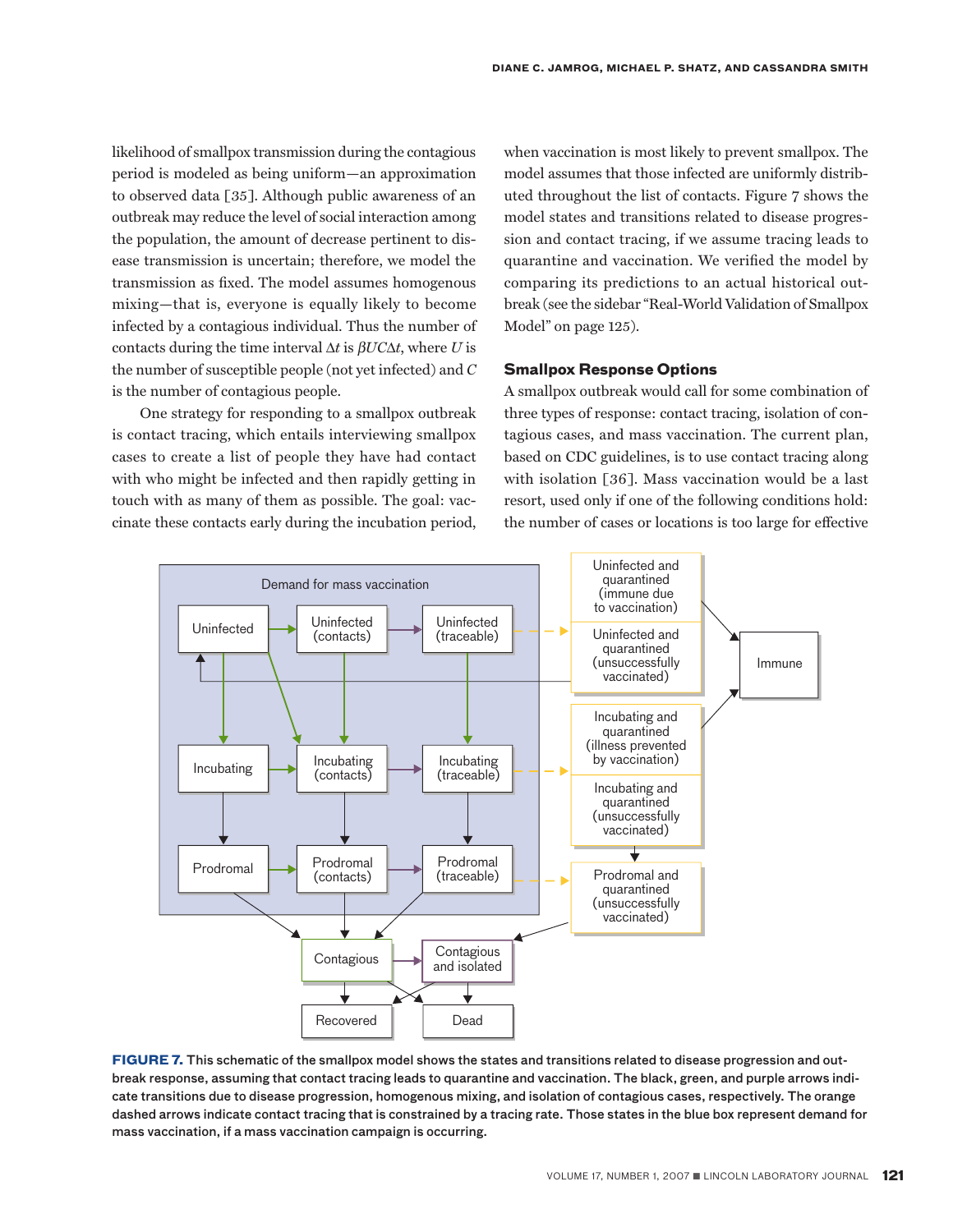contact tracing; there is no decline in the number of new cases after two generations; or there is no decline after 30% of the vaccine has been used [37].

Several recent analyses about how to handle a potential smallpox outbreak have fueled the debate about appropriate responses; see Reference 38 for a review. Attempting to identify a single optimal control strategy, however, is not realistic [39]. What policy makers need is an indication of when a given response is most appropriate,

taking into consideration a number of constraints and considerations such as the achievable rates of contact tracing and mass vaccination, the potential for adverse medical reactions to vaccination, and, of course, cost. The questions at hand include the following: What is the impact of limited rates of contact tracing and of mass vaccination? Under what circumstances should contact tracing be supplemented with mass vaccination? What is the effect of a mass vaccination campaign that is limited in coverage because of contraindications against vaccination? How much can contact tracing mitigate a partialcoverage mass vaccination campaign?

The contact tracing strategy evolved out of the global eradication campaign, which initially focused on mass vaccination of 80% of the world population [40]. As the eradication campaign intensified, however, the surveillance and containment strategy of case detection, isolation, and contact tracing was adopted and proved to effectively control the subsequent natural outbreaks. However, this approach may not be effective for a bioterror attack. In the latter case, there may not be sufficient public health resources to interview all the cases and then trace, vaccinate, and monitor their contacts for signs of smallpox so that they can be quickly isolated if vaccination does not prevent illness. Rapid case detection and isolation will of course decrease the number of contacts that must be traced.

As a backup to the contact tracing strategy, CDC guidelines call for mass vaccination. A major difference between contact tracing and mass vaccination is that contact tracing necessarily evolves as the outbreak evolves, while mass vaccination can be implemented even before the first case is identified. The goal of mass vaccination is to rapidly confer immunity to the general population and



**FIGURE 8.** Plot of the number of new cases per day following an attack shows the impact of contact tracing on the spread of the disease. (*R* is the average number of new infections per case after the response is initiated.)

thereby rapidly end an outbreak and potentially limit its geographic spread. However, there are immense logistical challenges to administering vaccine to a metropolitan population of a million or more people. In addition, an estimated 15% of the population may be excluded from such a campaign because of medical conditions that would make voluntarily vaccination unwise [41] and thus make it highly unlikely that such a campaign will result in complete population coverage.

#### **Contact Tracing**

The goal of contact tracing is to vaccinate contacts early during the incubation period, when vaccination has the highest likelihood of preventing smallpox. Given the mobile nature of our society, it may not be an easy task to quickly track down all potentially infected contacts. Historically, however, most instances of smallpox transmission occurred among close, sustained contacts [42, 43]—typically by inhalation of infected droplets of saliva or by direct contact with the infected person's body or bedclothes [44]. Coughing, which can facilitate disease transmission, was rarely observed [45]. Most importantly, by the time a smallpox case was most contagious—that is, after rash onset—he or she was typically bedridden [46]. The CDC defines a primary contact (to be traced) as someone who has been within two meters of the infected person for three or more hours [47].

A common measure of the efficacy of a control strategy is the average number of new infections per case after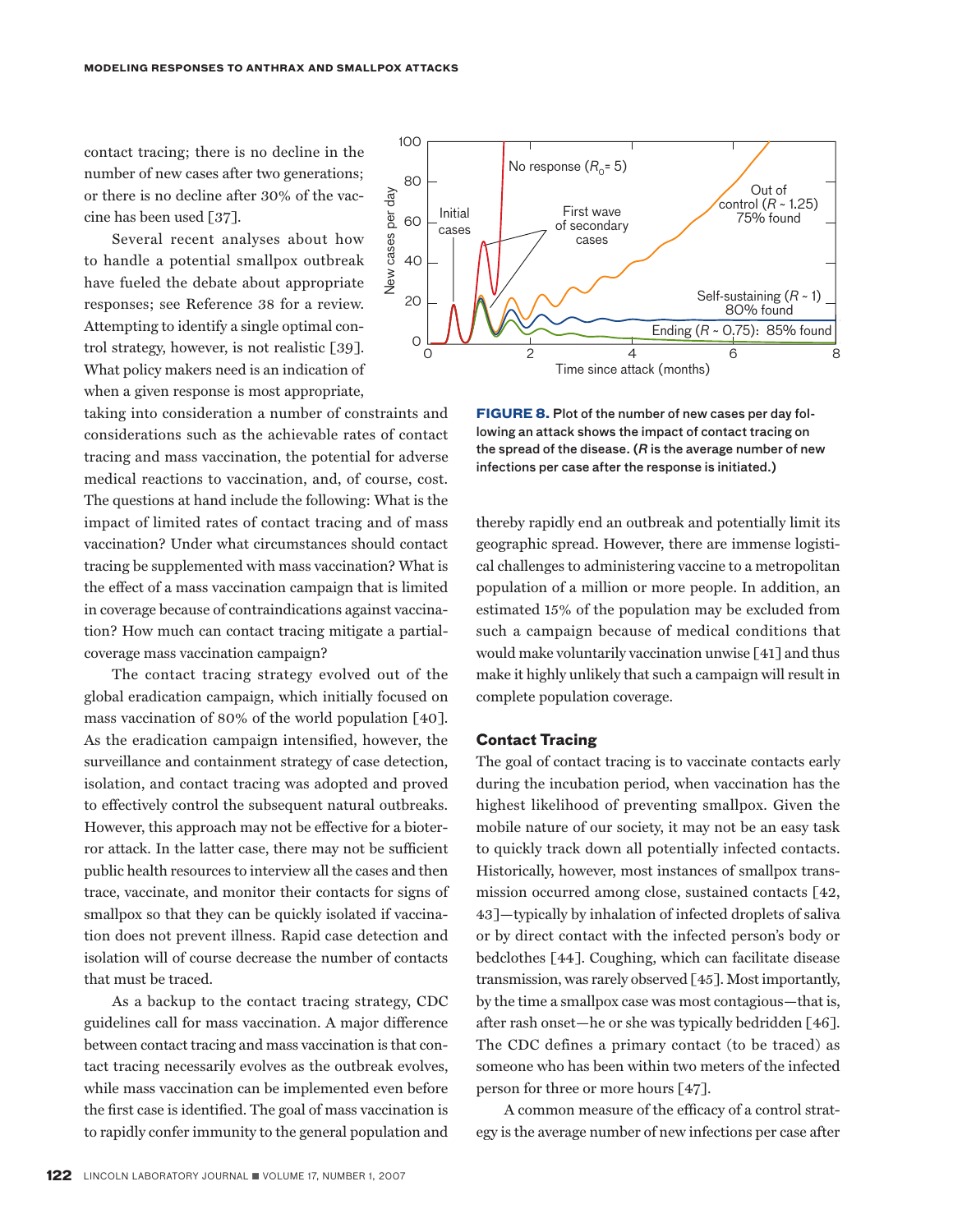the response is initiated—a value we denote as *R*. If *R* is less than one, then the outbreak will die out. In the context of contact tracing, *R* can be approximated by the number of infected contacts who are not traced before infecting other people. In terms of the basic reproductive number,  $R_0$ ,

# $R \approx (1 - f_t) R_0$ ,

where  $f_t$  is the fraction of contacts traced before they infect others. Using contact tracing alone to end an outbreak requires that at least 67% to 90% of contacts must be traced, if  $R_0$  has a value between 3 and 10. Figure 8 shows the impact of identifying various percentages of contacts if  $R_0 = 5$  and if there are no limits on the tracing rate.

As mentioned, these contacts must be found quickly so that they can either be vaccinated early in the incubation period (when vaccination is most effective) or quarantined before they infect anyone. Figure 9 shows the minimum tracing rates required to end an outbreak as a function of the number of initial cases; this analysis serves to identify an approximate threshold number of initial cases for which the contact tracing strategy should be supplemented with mass vaccination. For tracing rates lower than those indicated by the solid lines, the outbreak will quickly get out of control. Let's suppose that our public health system is able to reach the maximum tracing rate achieved during the contact tracing campaign in Hong Kong following the outbreak of SARS (severe acute respiratory syndrome)—815 people traced per day [48], among a population of six million. At that pace, contact tracing would end an outbreak due to an attack infecting 200 to 500 people, depending on the observed value of the basic reproductive number  $R_0$ . This outcome requires a tracing efficiency of at least  $92\%$  for  $R_0 = 10$  and at least 85% for  $R_0 = 5$ . In addition, we may be able to handle even larger attacks if environmental sensing and attack characterization are used to identify and vaccinate those exposed to the attack, thereby reducing the number of initial cases to a number that contact tracing could handle. The potentially large number of people exposed in the bioterror release is an important difference between a biological attack and a natural outbreak; thus strategies that have proven effective in outbreaks, such as contact tracing, may not be a sufficient response to an attack.

Not surprisingly, the model predicts that increasing the rate and efficiency of contact tracing will limit the

spread and duration of the outbreak. As Figure 10 shows, the number of new cases per day that would result from an attack that produced 100 initial cases would depend on the contact tracing rate. The maximum tracing rate required can be estimated by assuming that all contacts can be identified and determining the minimum rate that results in only a single wave of the initial cases becoming symptomatic and contagious. Any tracing rate above this minimum will limit illness to only these initial cases, and an epidemic will be averted.

In this analysis, we assume that contagious cases are isolated seven days after onset of symptoms—a delay that might be expected at the start of an outbreak partly because of diagnostic ambiguity (during the first two to three days of the smallpox rash, it is all but impossible to distinguish smallpox from chickenpox [49]). Of course, a key to controlling any contagious disease is rapid case identification and isolation; the sooner a case is isolated the more secondary cases are prevented. Once physicians and the public become familiar with the symptoms of smallpox, it is possible that isolation may occur as early as a few days after symptom onset.

#### **Mass Vaccination**

If the number of cases or outbreak locations is too large for effective contact tracing, then public health officials will initiate mass vaccination. Because this response is



**FIGURE 9.** The contact tracing rate required to end an outbreak depends on the number of people infected during an attack and on the basic reproductive number, R<sub>0</sub>. These requirements are based on the assumption that for an  $R_0$  of 5 at least 85% of contacts are traceable and for an  $R_0$  of 10 at least 92% are traceable.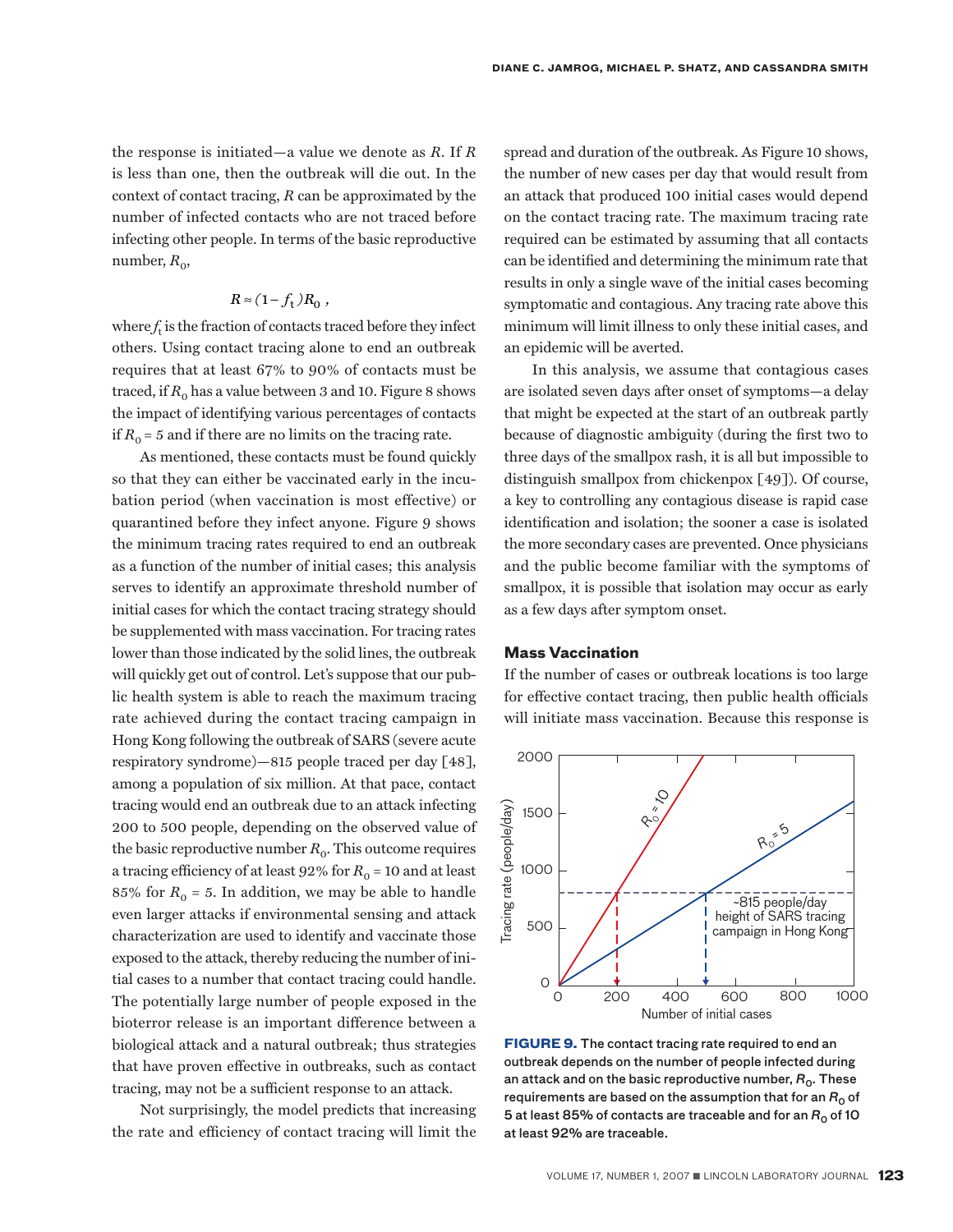

**FIGURE 10.** The higher the contact tracing rate, the more quickly a smallpox outbreak can be extinguished. These plots show the number of new cases per day as a function of tracing rate if all contacts can be found (left) and if 85% of contacts can be found (right). Both assume 100 initial cases and  $R_0 = 5$ .

not dependent on interviewing smallpox cases, mass vaccination could in theory begin after an environmental detection and before the first case ever appears. However, given the high adverse reaction rate for smallpox vaccination, including one to two deaths per million people vaccinated, such a large-scale effort should begin only after the confirmation of an attack.

The CDC goal is to vaccinate 100,000 people per day per million people in a given area, completing the campaign in 10 days. The CDC estimates that achieving this rate would require 20 vaccination clinics operating 16 hours per day with a staff of 4680 people (800 of them for security) per million people to be vaccinated [50]. One historical precedent gives some idea as to how feasible



**FIGURE 11.** The fatality rate from a smallpox outbreak depends on both the delay to begin a mass vaccination campaign and the rate at which vaccinations are administered. In this scenario, there are 1000 initial cases,  $R_0$  = 5, and the entire population is vaccinated.

this is. The last time a mass vaccination campaign occurred in the United States was 60 years ago in New York City, after a man with undiagnosed hemorrhagic smallpox infected 12 others [51]. Between April 4 and May 2, 1947, an estimated 6.35 million people were vaccinated [52]. The CDC goal rate that would have applied for the total city population of 7.8 million—780,000 people a day—was achieved two weeks after the campaign began [53]. We should keep in mind that this event occurred shortly after World War II, when public faith in government institutions of all kinds was high. Moreover, there was no suspicion at the time that the outbreak was an act of terrorism. News reports indicate a highly cooperative populace. Times have changed, and it is unclear if we can achieve the CDC goal vaccination rate in the event of a bioterror-

> ism incident, given the potential for panic and civil unrest in addition to the massive logistical requirements.

> Figure 11 shows an estimate of number of deaths as a function of mass vaccination rate and delay to begin the campaign in one scenario:  $R_0 = 5$ , the number of initial cases is 1000, and everyone in the population is vaccinated. While the last condition is unlikely to hold true, it provides a lower bound on the number of deaths to be expected. We modeled this outbreak in a population representative of the Boston area, assuming four different delays to begin mass vaccination. Each delay corresponds to one of the possible means of detecting an attack: biosensing (three-day delay); syndromic surveillance (12 days); and traditional medical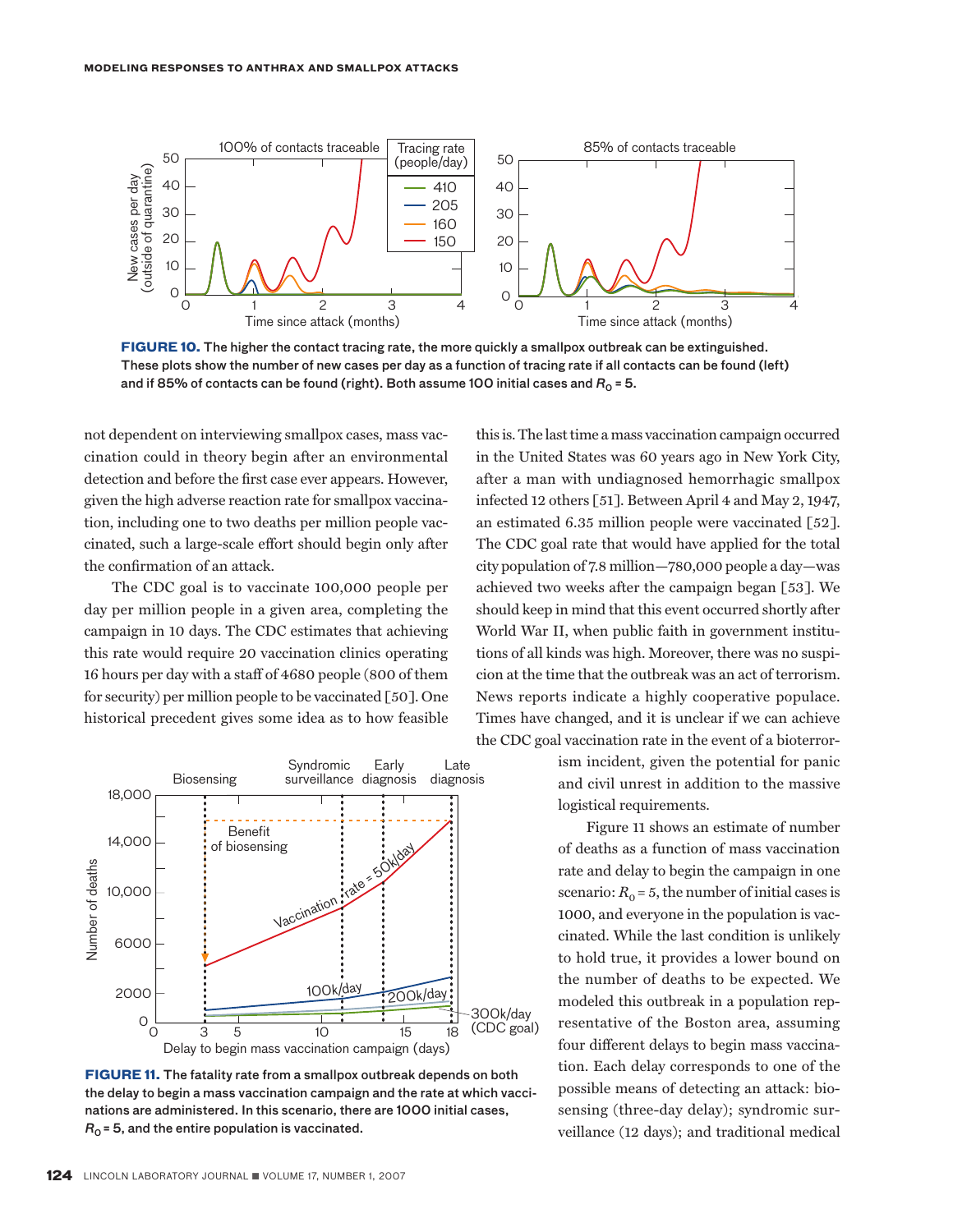# **Real-World Validation of Smallpox Model**

Data from the Kosovo outbreak in 1972 align with predictions.

### **To validate the model,**

we compare its prediction of smallpox cases to the historical record from the 1972 outbreak in Yugoslavia—the last naturally occurring outbreak in Europe and the largest to occur in Europe after 1959 [a]. Three generations of cases resulted from this outbreak, a total of 176 cases and 35 deaths. The first, or index, case infected 11 friends and relatives, who in turn infected 100 others. Just under half (48%) of these cases involved people infected in a hospital setting before the first diagnosis occurred.

One reason the outbreak was so large was that the first diagnosis of smallpox did not occur until 29 days after the index case became sick. The second generation of cases nearly went unrecognized. The diagnosis was delayed in part because physicians in Yugoslavia had not diagnosed a case of smallpox in more than 40 years [b]



## **FIGURE A.** Predicted number of **A.** Pre- dicted cases compared to reported cases.

and in part because the index case apparently had a mild, atypical presentation of smallpox [c]. Two days after the first diagnosis, contact tracing and quarantines began in the province of Kosovo, the origin of the outbreak. Mass vaccination was also initiated. About 2 million people in Kosovo were vaccinated in 45 days (95% coverage), and an estimated 18 million people throughout Yugoslavia were vaccinated in about three weeks (87% coverage) [d].

Using the reported response delays and mass vaccination rates, and assuming 97.5% of contacts were traced and a six-day delay to isolate cases, we see good agreement between the predicted and recorded cases (Figure A). If fewer contacts were traced but cases were isolated sooner, then the

 $n$ num $\Box$ model makes a similar prediction. There is a trade-off between the fraction of contacts traced and how quickly cases are isolated.

#### **References**

- a. F. Fenner, D.A. Henderson, I. Arita, Z. Ježek, and I.D. Ladnyi, "Smallpox and Its Eradication," History of International Public Health, No. 6, World Health Organization, Geneva, 1988.
- b. S. Litvinjenko, B. Arsic, and S. Borjanovi, "Epidemiological Aspects of Smallpox in Yugoslavia in 1972," WHO/SE/73.57, WHO, Geneva, May, 1973.
- c. Fenner.

diagnosis (14 to 18 days). Added to these detection delays is the estimated lag before a response can be mounted, which includes 12 hours for the CDC to ship the vaccine and one day to set up the vaccination clinics. Given that there are three million people in the Boston metropolitan area (an estimate of the population within the Interstate 495 beltway [54]), the CDC goal rate is 300,000 people vaccinated per day. As shown, vaccinating the population at this pace effectively suppresses the difference in expected fatalities due to an early response based on biosensing versus a later response based on medical diagnosis. If vaccinations are, for any number of reasons, administered at a slower rate, the impact on resulting deaths becomes significant.

### **Combined Strategies**

Vaccination of the entire population is extremely unlikely. For an estimated 15% of the U.S. population, the smallpox vaccine is medically ill-advised [55]. This group includes everyone who has ever had eczema or is immunocompro-

d. Ibid.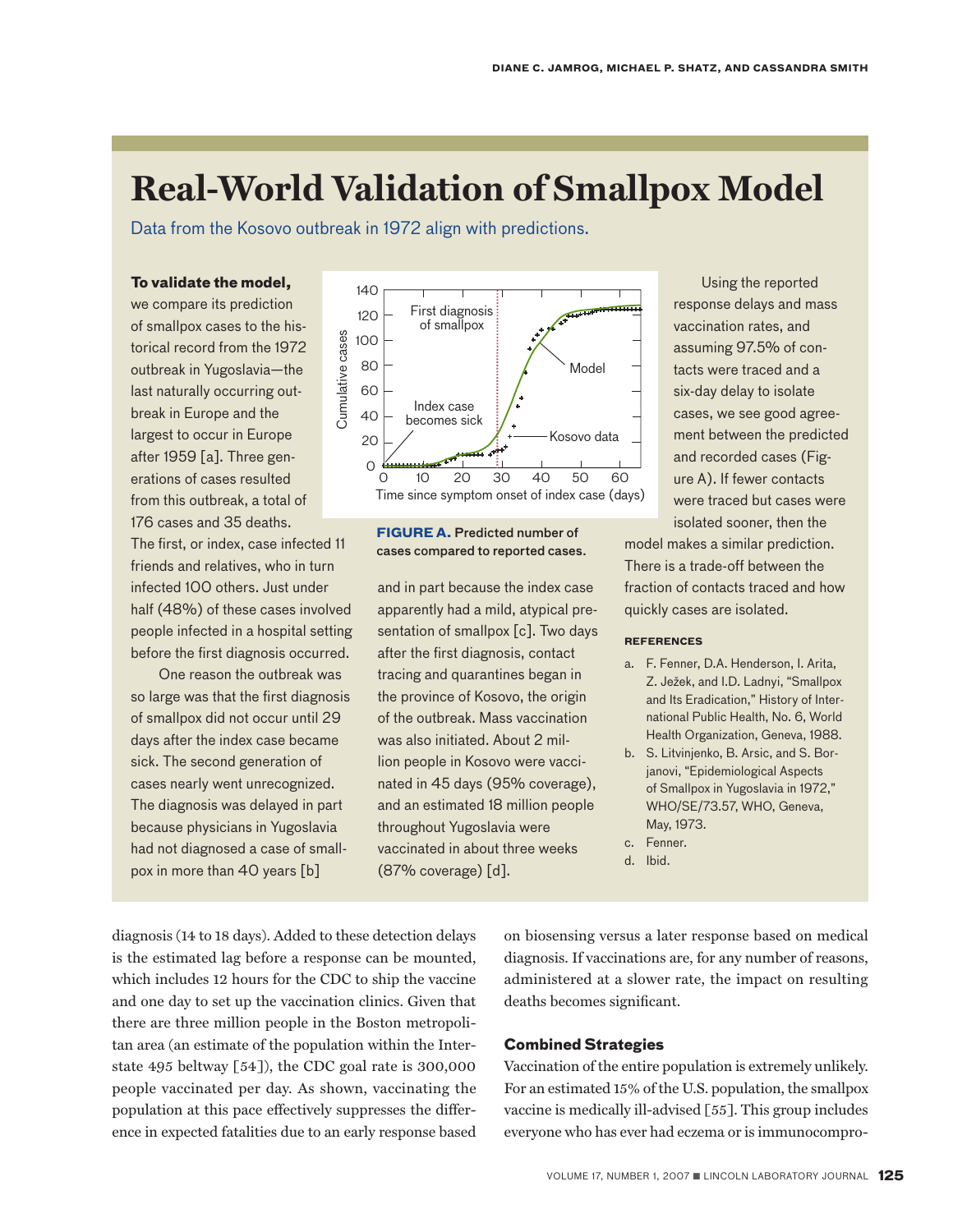

**FIGURE 12.** The impact of delay on smallpox deaths depends on the control strategy used: mass vaccination (green curves) and combined strategies (blue curves); 1.3 days was the delay to isolate eventually achieved during the SARS outbreak [57].

mised. An additional 10% of the population might also be excluded if they live with people who fall into one of those categories. Theoretically, the required fraction of the population that must be vaccinated to eradicate a disease is  $1 - (1/R_0)$  [56]. An  $R_0$  of 5, for example, means that at least 80% of the population must be vaccinated.

Assuming the CDC goal vaccination rate can be achieved, the dashed green curve in Figure 12 shows the approximate number of fatalities that would result if only 85% of the population is vaccinated and no other actions are taken to control the outbreak. In this case, again, there is a benefit to early detection and early response. Moreover, as one would suspect, this benefit becomes more pronounced as vaccination rates decrease from the aggressive CDC goal rate. Our model shows, however, that mass vaccination alone is not the optimal strategy. If partial population coverage is anticipated, then public health should be prepared to simultaneously mount a contact tracing campaign. Implementation of both mass vaccination and contact tracing will result in nearly the same effect as 100% mass vaccination.

What, then, is the best strategy for controlling a smallpox outbreak after a bioterror attack? As shown in Figure 13, that would depend on the scale of the attack. For an attack that results in only 100 initial cases, contact tracing in which public health officials trace 815 people per day would result in fewer deaths than a partial mass

vaccination campaign alone. Implementing a combined strategy—that is, both mass vaccination and contact tracing—would yield a modest reduction in deaths. Of course, a mass vaccination campaign may be more costly in terms of staffing and other logistical requirements, as well as caring for those who experience adverse reactions to vaccination. For an attack resulting in 1000 initial cases, however, the results would change. In this larger attack, contact tracing at a rate of 815 people per day would not control the outbreak, as we showed earlier in Figure 9. The most effective strategy would instead be to undertake both contact tracing and mass vaccination at the same time; our model shows that this combined approach would result in about 4000 fewer deaths than would a response relying on mass vaccination alone.

#### **A Tall Order**

By quantifying the outcome of a bioterror attack as a function of how quickly the medical response starts and how quickly it is executed, we have made a first step toward providing policy makers with a valuable tool to guide response architectures and requirements. In the case of a possible anthrax attack, the performance curves that our models produce should help evaluate the mix of investments among technologies that allow an earlier start to antibiotic distribution versus investments that allow faster distribution. Even with an early start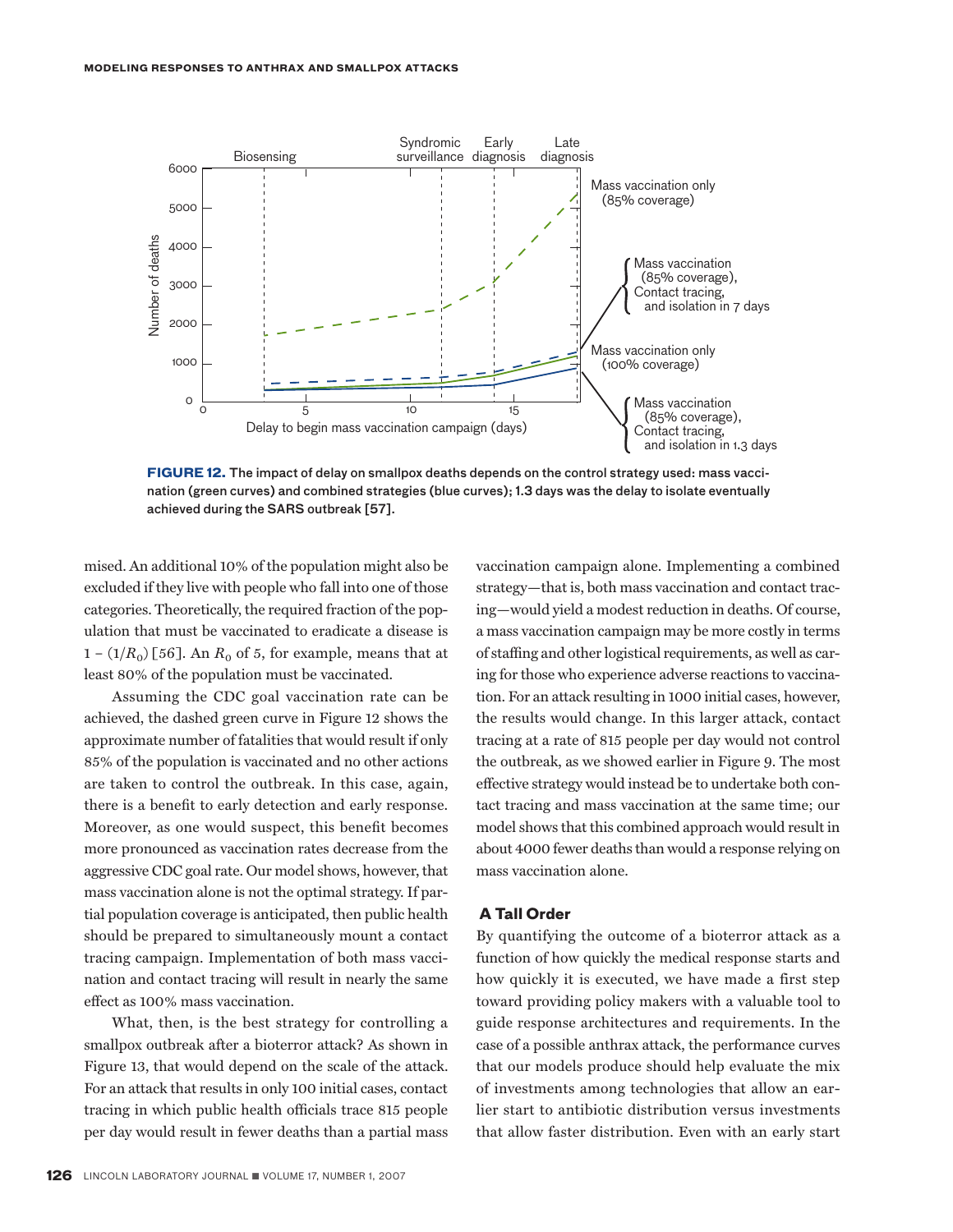

**FIGURE 13.** Choice of a response strategy would have a significant impact on the number of people who die; the difference is accentuated for an attack that infects 1000 people as opposed to 100. For both outbreaks, the expected number of deaths as a result of a complete coverage mass vaccination campaign is shown for reference only; we emphasize this is an unlikely outcome.

in response to a large-scale attack, required distribution rates may still be very high. We have shown that it would be advantageous to focus distribution on those exposed; there is some question, however, whether public health officials could ever have sufficient confidence in attack characterization methods to turn away people who they believe have not been exposed in order to focus resources on those most likely to be infected. Because the nature of the response to a smallpox attack can depend on the size of the attack, public health agencies must plan for a range of attack sizes.

Once the strategic national stockpile (SNS) of medical supplies has been flown in, state and municipal authorities are responsible for distributing the antibiotics. The aftermath of Hurricane Katrina highlighted how quickly state and municipal response systems can be overwhelmed and just how vulnerable the nation may be. Since 2004, the Cities Readiness Initiative program, a program coordinated by the Department of Homeland Security and the Department of Health and Human Services, has been improving the readiness of cities and large metropolitan areas to distribute the SNS assets. Although the pilot program has grown from 21 cities in 2004 to 72 cities in 2007, only 16 states and two cities have met the CDC's highest standard for preparedness [58].

In addition, in order to quickly respond to an attack yet avoid mounting an unnecessary and costly large-scale response, public health must be able to quickly determine whether alerts from environmental sensors are the result of a wide-scale attack and whether the biological agent released was capable of infecting the public. Terrorists have released apparently harmless organisms, like the Sterne strain of anthrax, in the past. Moreover, current biological-sensor technology focuses on detection of DNA via polymerase chain reaction, a technique that identifies an organism but does not indicate whether it is capable of infecting a person. These issues may be addressed by attack characterization that would nominally involve confirmation of the attack, estimations of geographic extent of the attack, and the infectivity and antibiotic resistance of the organisms. We are investigating, with funding from the Department of Homeland Security, the requirements to characterize the incidents to the level needed for public health action.

#### **Acknowledgments**

Our analyses were funded by the Department of Homeland Security under programs managed by Teresa Lustig and Steven Buchsbaum. The other contributor to the development of the models was Adam Szpiro, formerly of Lincoln Laboratory and now a senior fellow in the Department of Biostatistics at the University of Washington. We also thank Dan R. Lucey, codirector of the Master of Science program in Biohazardous Threat Agents and Emerging Infectious Diseases at Georgetown University, for his help in identifying medical references.  $\blacksquare$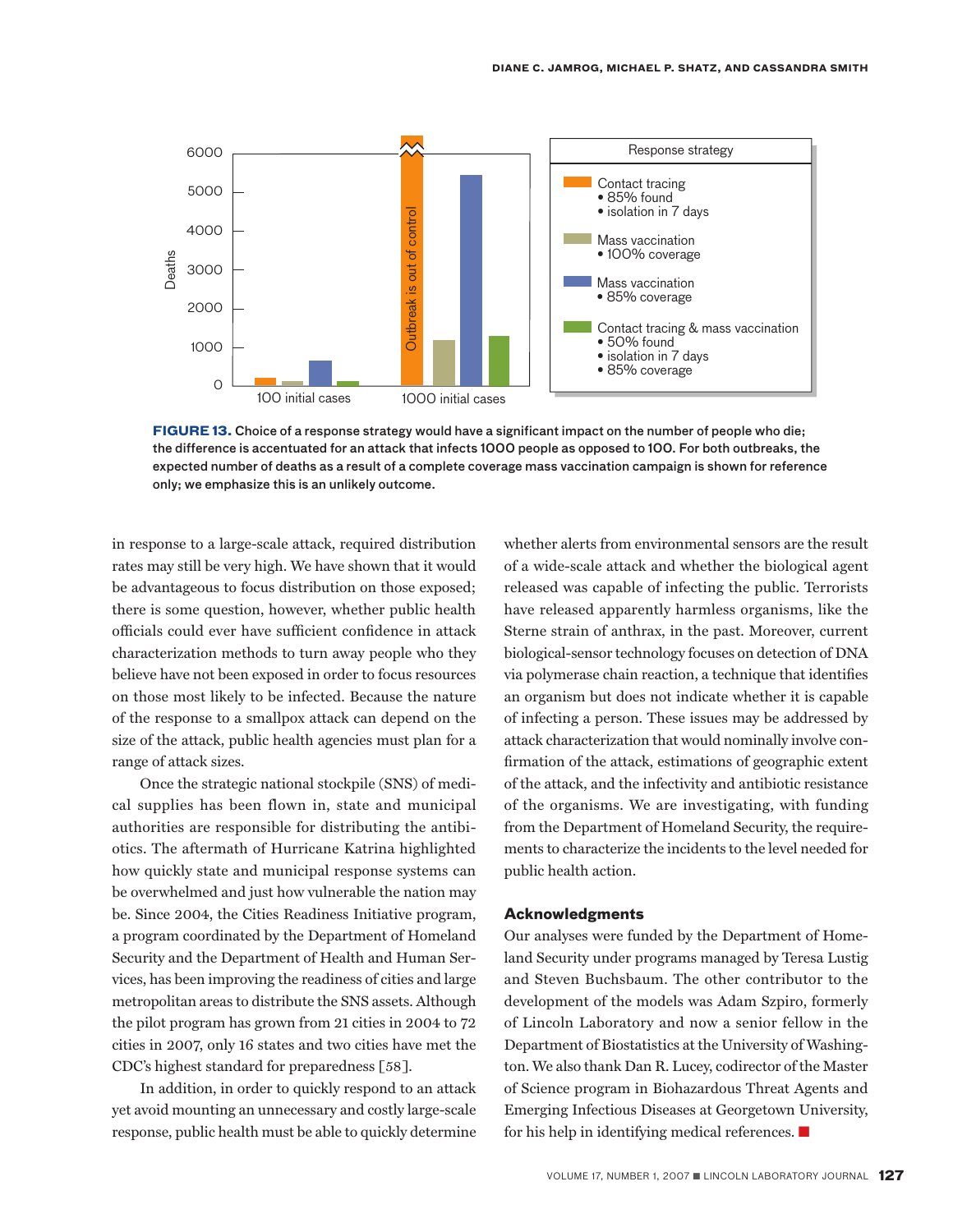#### **References**

- 1. T.V. Inglesby, T. O'Toole, D.A. Henderson, et al., "Anthrax as a Biological Weapon, 2002: Updated Recommendations for Management," *J. Am. Med. Assoc.,* vol. 287, no. 17, 2002, pp. 2246–2252.
- 2. K.B. Olson, "Aum Shinrikyo: Once and Future Threat?" *Emerging Infectious Diseases,* vol. 5, no. 4, 1999, pp. 513–516.
- 3. Inglesby, "Anthrax as a Biological Weapon."
- 4. Ibid.
- 5. Ibid.
- 6. F. Fenner, D.A. Henderson, I. Arita, Z. Ježek, and I.D. Ladnyi, "Smallpox and Its Eradication," History of International Public Health, No. 6, World Health Organization, Geneva, 1988.
- 7. Committee on Genomics Databases for Bioterrorism Threat Agents, and National Research Council, *Seeking Security: Pathogens, Open Access, and Genome Databases* (National Academies Press, Washington, D.C., 2004).
- 8. I. Glynn and J. Glynn, *The Life and Death of Smallpox* (Cambridge University Press, Cambridge, England, 2004).
- 9. Centers for Disease Control, "Strategic National Stockpile," April 14, 2005, [www.bt.cdc.gov/stockpile.](www.bt.cdc.gov/stockpile)
- 10. G.W. Parker, "Testimony on Anthrax Preparedness: HHS Progress," U.D. Dept. of Health and Human Services, May 9, 2006, [www.hhs.gov/asl/testify/t060509a.html.](www.hhs.gov/asl/testify/t060509a.html)
- 11. Centers for Disease Control, "Fact Sheet: Anthrax Informa[tion for Health Care Providers," March 8, 2002, www.bt.cdc.](www.bt.cdc.gov/agent/anthrax/anthrax-hcp-factsheet.pdf) gov/agent/anthrax/anthrax-hcp-factsheet.pdf.
- 12. Inglesby.
- 13. A.M. Friedlander, S.L. Welkes, M.L.M. Pitt, et al., "Postexposure Prophylaxis against Experimental Inhalation Anthrax," *J. Infectious Diseases,* vol. 167, 1993, pp. 1239–1242.
- 14. Inglesby.
- 15. American Association for Respiratory Care, "Guidelines for Acquisition of Ventilators to Meet Demands for Pandemic Flu and Mass Casualty Incidents," Irving, Tex., May 25, 2006, [www.aarc.org/resources/vent\\_guidelines.pdf.](www.aarc.org/resources/vent_guidelines.pdf)
- 16. J.A. Jernigan, D.S. Stephens, D.A. Ashford, et al., "Bioterrorism-Related Inhalation Anthrax: The First 10 Cases Reported in the United States," *Emerging Infectious Diseases,* vol. 7, no. 6, 2001, pp. 933–944.
- 17. R. Brookmeyer, N. Blades, M. Hugh-Jones, and D.A. Henderson, "The Statistical Analysis of Truncated Data: Application to the Sverdlovsk Anthrax Outbreak," *Biostatistics,* vol. 2, no. 2, 2001, pp. 233–247.
- 18. M.O. Leavitt, "Pandemic Planning Update," Dept. of Health and Human Services, Washington, D.C., March 13, 2006, <www.pandemicflu.gov/plan/pdf/panflu20060313.pdf>.
- 19. Inglesby.
- 20. F. Fenner, "Smallpox and Its Eradication."
- 21. D.A. Henderson, T.V. Inglesby, J.G. Bartlett, et al. "Smallpox as a Biological Weapon," *J. Am. Med. Assoc.,* vol. 281, no. 22, 1999, pp. 2127–2137.
- 22. Fenner.
- 23. Ibid.
- 24. M. Eichner, "Analysis of Historical Data Suggests Long-last-

ing Protective Effects of Smallpox Vaccination," *Am. J. Epidemiology,* vol. 158, no. 8, 2003, pp. 717–723.

- 25. Fenner.
- 26. U.S. Census Bureau, Population Division, "Interim State Projections of Population for Five-Year Age Groups and Selected Age Groups by Sex: July, 1 2004 to 2030," 2005
- 27. A. Sommer, "The 1972 Smallpox Outbreak in Khulna Municipality, Bangladesh," *Am. J. Epidemiology,* vol. 99, no. 4, 1974, pp. 303–313.
- 28. M.I. Meltzer, "Risks and Benefits of Preexposure and Postexposure Smallpox Vaccination," *Emerging Infectious Diseases,* vol. 9, no. 11, 2003, pp. 1363–1370.
- 29. M. Eichner and K. Dietz, "Transmission Potential of Smallpox: Estimates based on Detailed Data from an Outbreak," *Am. J. Epidemiology,* vol. 158, no. 2, 2003, pp. 110–117.
- 30. Ibid.
- 31. Henderson, "Smallpox as a Biological Weapon."
- 32. Ibid.
- 33. N.M. Ferguson, M.J. Keeling, W.J. Edmunds, et al., "Planning for Smallpox Outbreaks," *Nature,* vol. 425, Oct. 16, 2003, pp. 681–685.
- 34. R. Gani and S. Leach, "Transmission Potential of Smallpox in Contemporary Populations," *Nature,* vol. 313, Dec. 13, 2001, pp. 748–751, 1056.
- 35. M.I. Meltzer, I. Damon, J.W. LeDuc, and J.D. Millar, "Modeling Potential Response to Smallpox as a Bioterrorist Weapon," *Emerging Infectious Diseases,* vol. 7, no. 6, 2001, pp. 959–969.
- 36. Centers for Disease Control, "Smallpox Response Plan Guide A, chapter Draft Guide A: Smallpox Surveillance and Case Reporting; Contact Identification, Tracing, Vaccination, and Surveillance; and Epidemiologic Investigation," Atlanta, Dec. [31, 2003, www.bt.cdc.gov/agent/smallpox/response-plan/](www.bt.cdc.gov/agent/smallpox/response-plan/files/guide-a.pdf) files/guide-a.pdf.
- 37. Centers for Disease Control, "Module 4 [Day 2]: Vaccination Strategies to Contain an Outbreak," in "Vaccination Strategies to Contain an Outbreak," online course, PHF Publication [Sales, Waldorf, Md., www.bt.cdc.gov/agent/smallpox/](http://www.bt.cdc.gov/agent/smallpox/training/overview) training/overview.
- 38. Ferguson, "Planning for Smallpox Outbreaks."
- 39. Ibid.
- 40. Fenner.
- 41. A.R. Kemper, M.M. Davis, and G.L. Freed, "Expected Adverse Events in a Mass Smallpox Vaccination Campaign," *Effective Clinical Practice,* vol. 5, no. 2, 2002, pp. 84–90.
- 42. Fenner.
- 43. Henderson, "Smallpox as a Biological Weapon."
- 44. Fenner.
- 45. Ibid., p. 48.
- 46. Henderson, "Smallpox as a Biological Weapon."
- 47. CDC, ["Smallpox Response Plan Guide A](www.bt.cdc.gov/agent/smallpox/response-plan/files/guide-a.pdf)."
- 48. C. Chantler, S. Griffiths, S. Devanesen, et al., "SARS in Hong Kong: From Experience to Action," SARS Expert Committee, [Hong Kong, October 2003, www.sars-expertcom.gov.hk/](http://www.sars-expertcom.gov.hk/english/reports/reports.html) english/reports/reports.html.
- 49. D.A. Henderson, "Smallpox: Clinical and Epidemiological